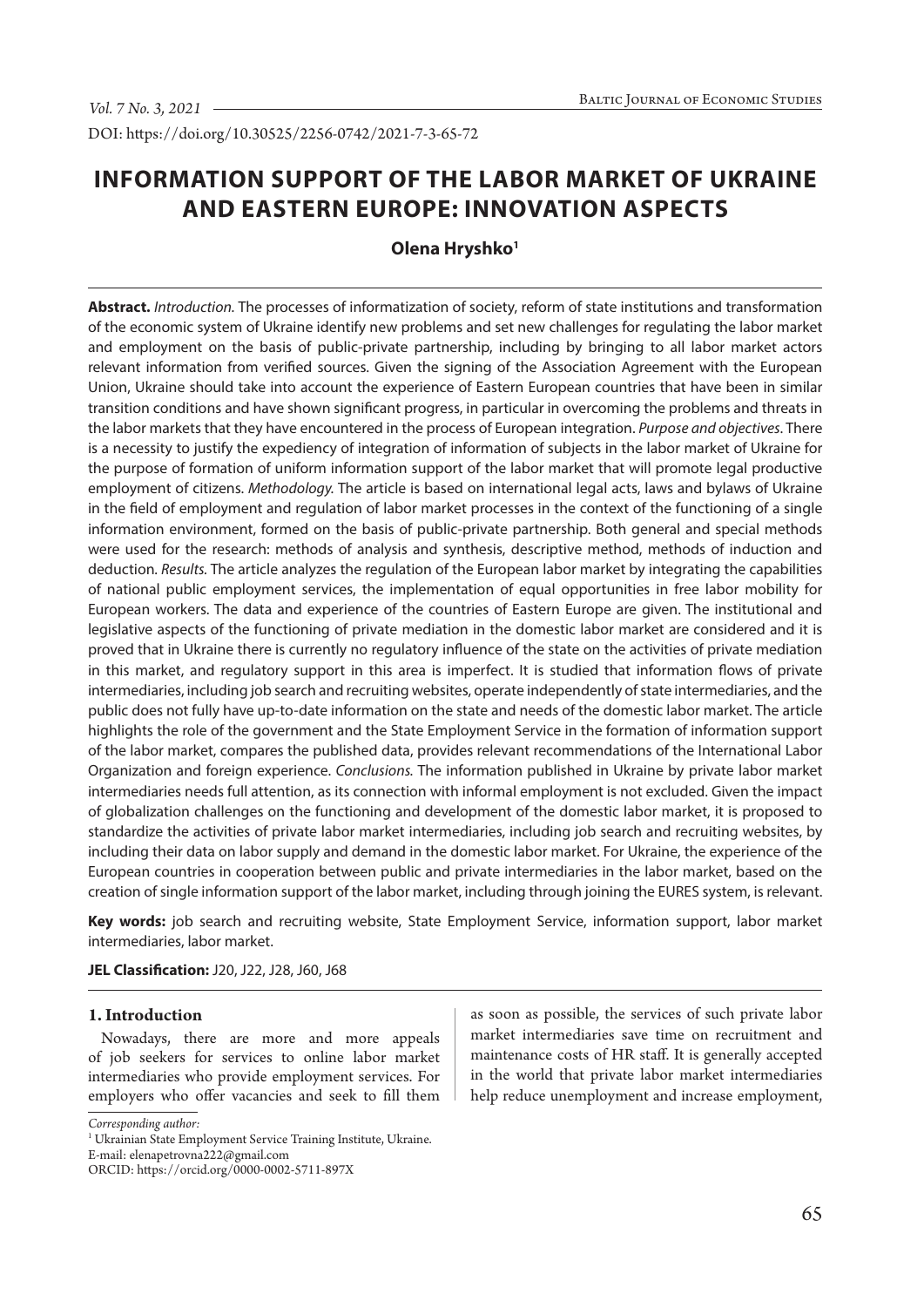as evidenced by the successful experience of the European countries. In Ukraine, the services of private intermediaries are in demand, but their improper legal regulation, failure to ensure control over their activities results in the continued existence of informal labor relations in Ukraine, violation of workers' rights in the course of their employment. Job search and recruiting activities in this area remain poorly understood, and there is no information interaction between the public and private sectors. All this requires in-depth analysis of the experience of the European countries and search of new modern solutions to regulate the interaction of private mediation with the state to ensure the effective functioning and development of the labor market, regulation of relations between employers and employees, development of qualitative forecasts of economic development and related market changes, facilitation of the performance of educational services, promotion of productive employment, reduction of informal labor relations.

## **2. Mechanisms for regulating labor markets based on public-private partnerships using information technology**

The questions of the functioning of the labor market, its functions and mechanisms of regulation, the implementation of employment policy in the direction of reducing unemployment and increasing employment have been studied in the works by prominent economists A. Marshall, A. Pigou, J. Rubery and F. Wilkinson, J. Stiglitz, J. Kornai, R. Ehrenberg and R. Smith. For our study, the conclusions of prominent American scientists – Nobel Laureates in Economics G. Akerlof, M. Spence and J. Stiglitz – are very important. They prove "the interdependence of economic crises with asymmetric information flows, lack of transparency of the information environment and the absence or inefficiency of institutions designed to address the regulation of this market because free movement of market resources is impossible without free movement of information" (Akerlof, 1970). Meanwhile, as the current state of the labor market of Ukraine is characterized by an increasing imbalance between supply and demand of labor, excessive supply of educational services in their mismatch with quantitative and qualitative parameters of demand, reduced motivation of able-bodied people to productive legal employment within Ukraine, excessive labor emigration, there is a position of F. Schneider that "it is the policy of state regulation that makes it possible to neutralize the numerous destructive processes and undesirable deviations that periodically interrupt and distort the movement of the economic cycle" (Schneider, 2012).

Domestic scientists define that the modernization of the labor market is not carried out effectively enough

(Irtyshcheva, 2020); they agree with foreign scientists that in modern conditions, the labor market regulation mechanism should combine elements of self-regulation with state influence on labor market and employment processes; they also prove that "it is inexpedient to be limited only to market self-regulators, the market mechanism alone cannot provide full, productive and freely chosen employment" (Petrova, 1996). At the same time, it is noted that the mechanism of information support and communication of the State Employment Service should provide for the focus of information and communication resources on various subjects of employment: employers, employment intermediaries and other stakeholders (Lutai, 2017).

Employment in Europe is determined by an independent value that ensures not only material wellbeing but also social harmony of all the strata of the population in society. Labor mobility in the European Employment Strategy is not only a fundamental right but also a tool to help the labor market adapt to constant and dynamic change. The European Employment Services has launched the EURES portal as a tool to improve the regulation of the European labor market by integrating the capabilities of national public employment services, realizing equal opportunities in free labor mobility for European workers, eliminating language barriers, cultural differences, bureaucratic problems, differences in labor legislation and with the help of the recognition of educational certificates of other countries. Using this portal, job seekers including migrant workers have the opportunity to obtain reliable information on vacancies from employers in the EU countries, as well as to compare their professional data to employment. In March 2021, EURES brought together around 30 European countries, with 2.8 million job offers, 820,000 CVs, 5,000 cooperating employers and 1,000 Euroconsultants from the public employment services of each Member State or from EURES partner organizations. At the same time, the base of vacancies from the Czech Republic, Slovenia, and Sweden is filled with job offers formed by the state employment services of these countries. Other countries submit those vacancies to EURES that have been identified by employers suitable for foreign applicants; in practical terms, this means that these are jobs with an international component. The portal provides communication with EURES Advisers, who provide advice to entities interested in entering the European labor market.

In Ukraine, the information component of the domestic labor market consisting of data from private agencies and job search websites and staff has long remained understudied. At the same time, the world community recognizes that "well-regulated and organized private employment agencies increase the workforce by creating additional jobs, promoting a variety of forms of employment, facilitating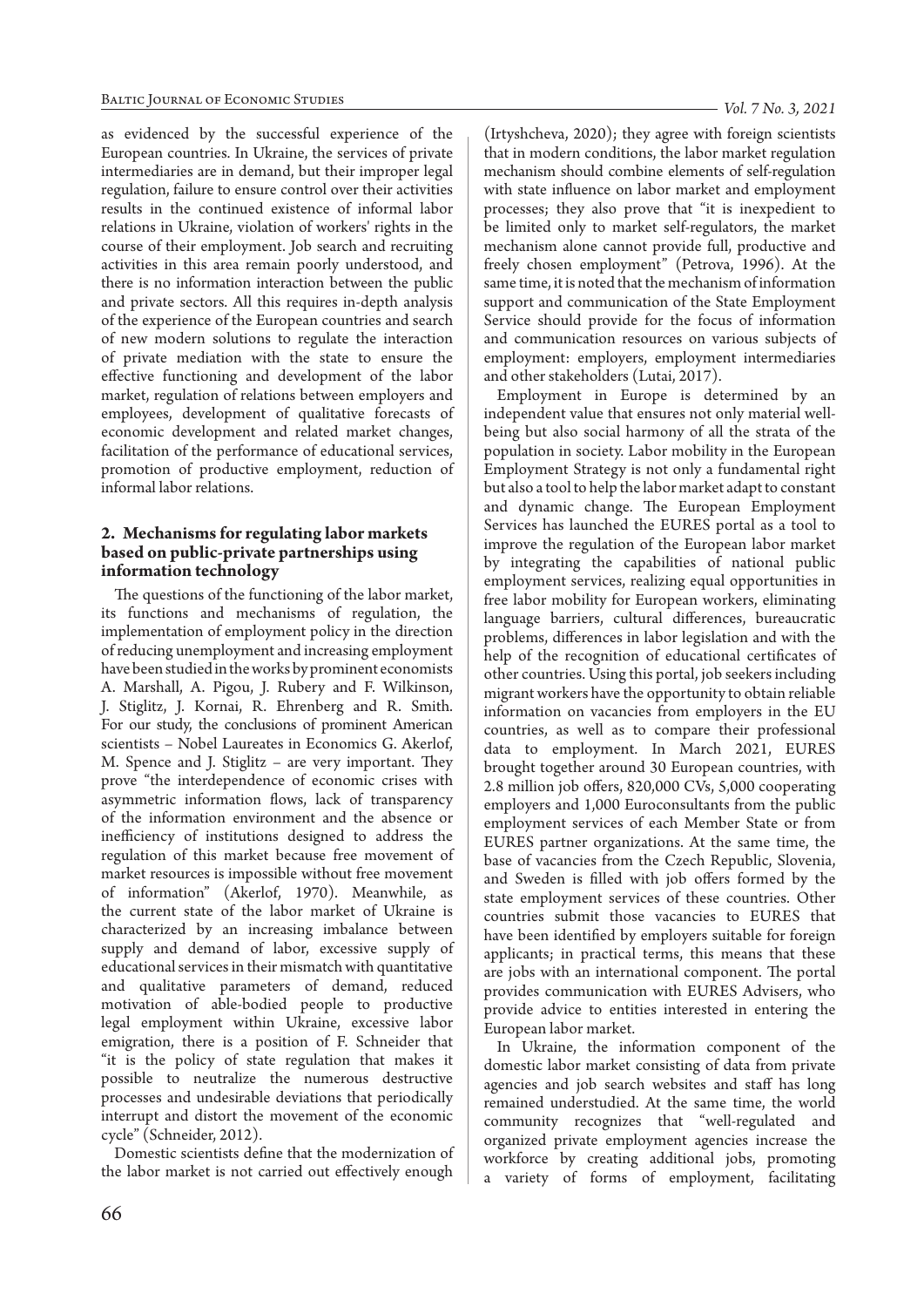employment for people with disabilities, and reducing informal employment" (Ghada, 2011).

Cooperation between public and private labor market intermediaries in many countries is based on "the creation of a single information support of the labor market through access to the database of vacancies and CVs of individuals" (Abdusaidov, 2020). Italian law provides for the accession of all public and private employment agencies to the national computer network. This network is used to summarize and exchange available information about the nature, demand and supply of labor to limit and eliminate services provided by the "gray market" (Rymar, 2015). There are 10,273 employment agencies in France, which operate in all employment sectors and regulate the labor market at the regional and local levels. In 2019, they offered more than 21 million employment opportunities, 44% of which were temporary. Since January 2005, employment agencies have been able to recruit staff on behalf of companies, posting information in a single system in partnership with the public employment service Pôle Emploi, AFPA, and local authorities (Prism'emploi – Rapport économique et social, 2019).

In Ukraine, the legislative support of private intermediaries in the labor market is not harmonized with international law, there is no regulatory influence of the state on the activities of private mediation in this market, regulatory support in this area is incomplete and helps the autonomy of private labor market intermediaries and job search and recruiting websites. Meanwhile, at the World Economic Forum in Davos, Head of the Center for New Economy and Society S. Zahidi in his report proposed to address the problems of excessive concentration in the market of online platforms including by improving the regulation of their activities (Zahidi, 2019). The International Labor Organization holds the same point; the organization continues to focus on the growing global spread of "disguised" forms of labor relations (Mandl, 2015), which are circulating on online platforms.

The processes of informatization of society, reform of state institutions and transformation of the economic system of Ukraine identify new problems and set new challenges for regulating the labor market and employment on the basis of public-private partnership, including by bringing to all labor market actors relevant information from verified sources. The formation of a single information environment of the labor market will create tools for public administration to achieve the most effective regulatory influence on processes and phenomena in the labor market.

#### **3. Analysis of information support of the labor market of Eastern European countries**

European integration aspirations of Ukraine stimulate the country to actively develop information society, "digitalize" the economy, adapt the labor market to globalization risks, informatize social and administrative services. Domestic scientists predict threats to the opening of European labor markets for Ukrainians and catastrophic consequences for the domestic economy; they propose measures to artificially limit, delay and deter certain European integration processes, draw analogies of "destructive" consequences of European integration for the Baltic States and the Warsaw Pact connected with the market transformations, denationalization and privatization, introduction of efficiency systems and high standards for labor economy. The dynamics of unemployment in Eastern European countries from 2010 to 2020 is presented in Table 1.

Compared to the situation in the EU as a whole, there is a kinship in the chronology of changes in the represented countries of Eastern Europe. In the period from 2015 to 2018, slightly higher rates were observed in Slovakia and Latvia, but every year during this period they were also improved for Poland, the Czech Republic, Hungary, Bulgaria, and Romania. In 2019, all the countries assessed without exception reached the unemployment rate below the European Union average. In 2020, economic factors were joined by circumstances such as the COVID-19 pandemic.

Table 1

|                |      |      | -    |      |      |      |      |      | . .  |      |
|----------------|------|------|------|------|------|------|------|------|------|------|
| Country/year   | 2011 | 2012 | 2013 | 2014 | 2015 | 2016 | 2017 | 2018 | 2019 | 2020 |
| <b>EU</b>      | 9.9  | 10.8 | 11.4 | 10.8 | 10.0 | 9.1  | 8.1  | 7.2  | 6.7  | 7.0  |
| Bulgaria       | 11.3 | 12.3 | 13.0 | 11.4 | 9.2  | 7.6  | 6.2  | 5.2  | 4.2  | 5.1  |
| <b>Estonia</b> | 12.3 | 10.0 | 8.6  | 7.4  | 6.2  | 6.8  | 5.8  | 5.4  | 4.4  | 6.8  |
| Latvia         | 16.2 | 15.0 | 11.9 | 10.8 | 9.9  | 9.6  | 8.7  | 7.4  | 6.3  | 8.1  |
| Lithuania      | 15.4 | 13.4 | 11.8 | 10.7 | 9.1  | 7.9  | 7.1  | 6.2  | 6.3  | 8.5  |
| Poland         | 9.7  | 10.1 | 10.3 | 9.0  | 7.5  | 6.2  | 4.9  | 3.9  | 3.3  | 3.2  |
| Romania        | 7.2  | 6.8  | 7.1  | 6.8  | 6.8  | 5.9  | 4.9  | 4.2  | 3.9  | 5.0  |
| Slovakia       | 13.6 | 14.0 | 14.2 | 13.2 | 11.5 | 9.7  | 8.1  | 6.5  | 5.8  | 6.7  |
| Hungary        | 11.0 | 11.0 | 10.2 | 7.7  | 6.8  | 5.1  | 4.2  | 3.7  | 3.4  | 4.3  |
| Czech Republic | 6.7  | 7.0  | 7.0  | 6.1  | 5.1  | 4.0  | 2.9  | 2.2  | 2.0  | 2.6  |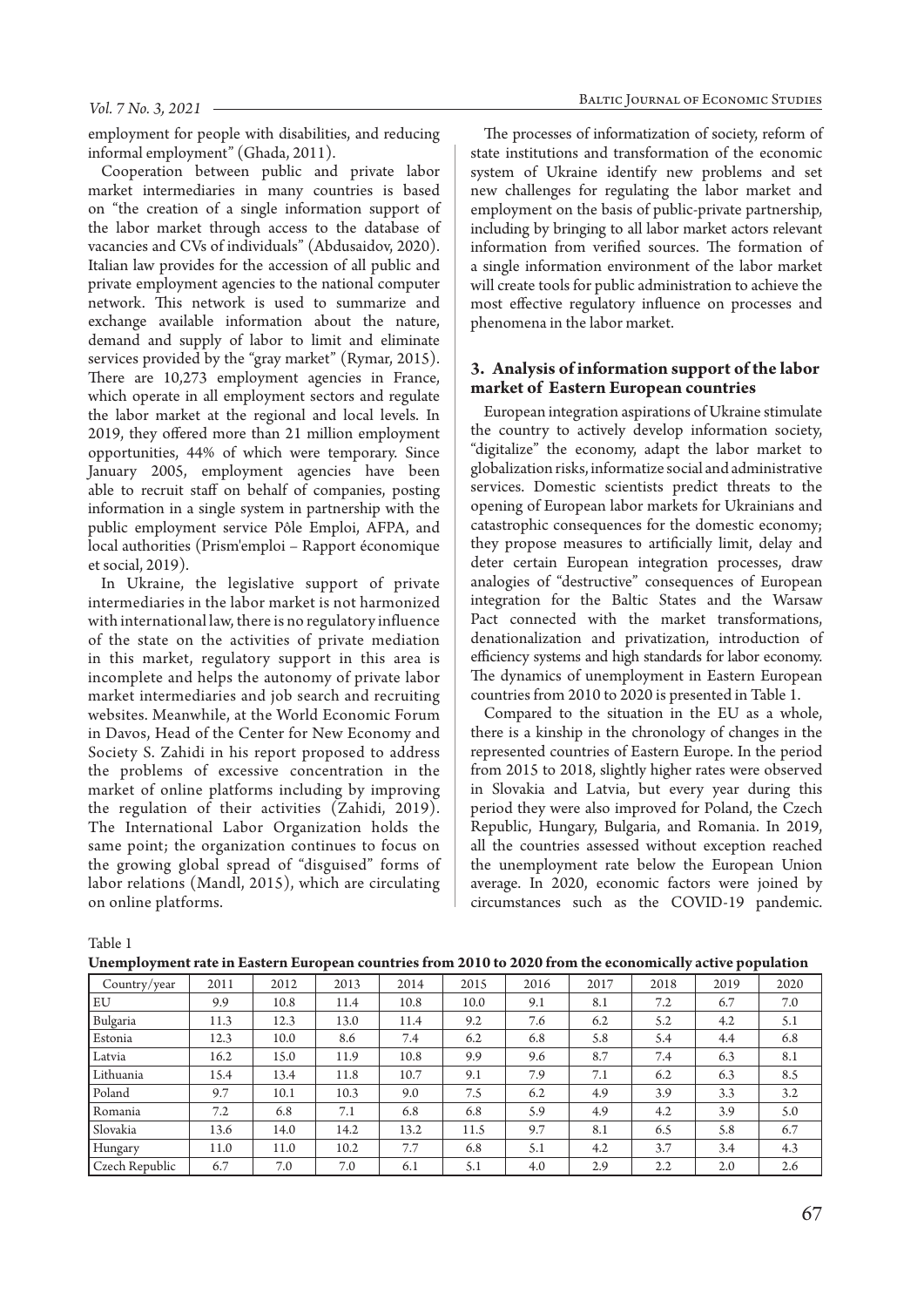Currently, it is difficult to assess and predict their influence. At the end of 2020, the unemployment rate in Ukraine was 9.5%. The lowest unemployment rate in the European Union as of 2021 is shown by the Czech Republic (2.6%), Poland, Germany (3.2%), Hungary (4.3%), which is on par with more successful countries such as the Netherlands and Norway. It should be noted that in the European countries this is facilitated by measures of active state regulation of the labor market and migration policy processes.

Given the signing of the Association Agreement with the European Union, Ukraine should take into account the experience of Eastern European countries that have been in similar transition conditions and have shown significant progress, in particular in overcoming the problems and threats in the labor markets that they have encountered in the process of European integration. If we summarize them, we systematize the main priority response mechanisms of the Ukrainian labor market to the challenges of globalization:

– keeping an open and legalized labor market;

– implementation of accessible, targeted and operational adult education programs;

– stimulating the remigration of domestic specialists from abroad, the systematic and controlled involvement of foreign specialists;

– taking measures to reduce the share of shadow employment, in particular by regulating the activities of job search and recruiting websites.

Ukraine should realize the possibility of joining the employment service to the EURES system, and in particular to its local opportunities, the creation of EURES Cross-border Partnerships, as EURES plays a particularly important role in border crossings – more than 1 million people live in one EU country and work in another. EURES Cross-Border Partnerships are groups of members and partners of EURES and, where appropriate, other stakeholders outside the EURES network. The groups are involved in long-term cross-border cooperation to support the mobility of employees working abroad and their employers. They typically include regional or local employment services, the social partners, and other organizations, such as chambers of commerce, educational and training establishments, local governments from at least two neighboring member states. Such agreements existed and operated during the times of active economic transformations between Poland and Germany. For Ukraine, these may be agreements with Poland, Hungary, Slovakia, and other countries. Such agreements will be based on mutual benefit and trust on both sides. The information exchange on vacancies and applicants should be set up through the State Employment Service of Ukraine, which is able to verify the employer and job seeker, working conditions and compliance with these requirements of applicants on site, as well as to some extent control the labor service

of foreigners. On the other hand, providing information on the most popular and well-paid vacancies in Ukraine to the employment services of other countries will create additional opportunities for the return of migrant workers.

# **4. Analysis of information support of the labor market in Ukraine**

In Ukraine, private labor intermediaries in the labor market have always acted autonomously from state institutions, "there was fierce competition between the participants, there was no motivation to cooperate, as well as to unite efforts to improve the situation in the labor market and employment in general" (Marchenko, 2013). The same situation remains to this day.

Convention No. 181 of the International Labor Organization (ILO) of 1997 recognizes that private employment agencies can play a positive role in the labor market, especially in the context of changing forms of employment in adapting the labor market to the needs of the time. A special section of Recommendations No. 188, provides for cooperation between them, including through the creation of joint bodies whose activities are aimed at forming a coordinated policy in the labor market, and among the possible forms of cooperation, there are the exchange of information and use of common terminology, organization of joint projects in the field of training and integration of the unemployed into the labor market (ILO Recommendation, 1997).

To normalize mediation activities in the domestic labor market, the Law of Ukraine "On Employment of Population" dated 2012 defines the concept of an entity that provides services to mediation in employment, allows to form unions (associations), which have the right to submit proposals for the formation and implementation of state policy in the field of employment. Among the main directions of state policy in the field of employment, legislation determines coordination and control of business entities that provide services with mediation in employment, their cooperation with the State Employment Service, which faces the task of formation of a database of vacancies (positions) on the basis of information received from employers and business entities that provide services with mediation in employment and public authorities; maintaining a List of business entities that provide employment mediation services. It should be noted that to date, a single database on job vacancies involving the public and private sectors is not being formed.

The organization of interaction of private intermediaries with the State Employment Service is currently maintained in such a way that business entity submits an application in the appropriate form that is the basis for entering data into List of business entities that employment mediation services, and those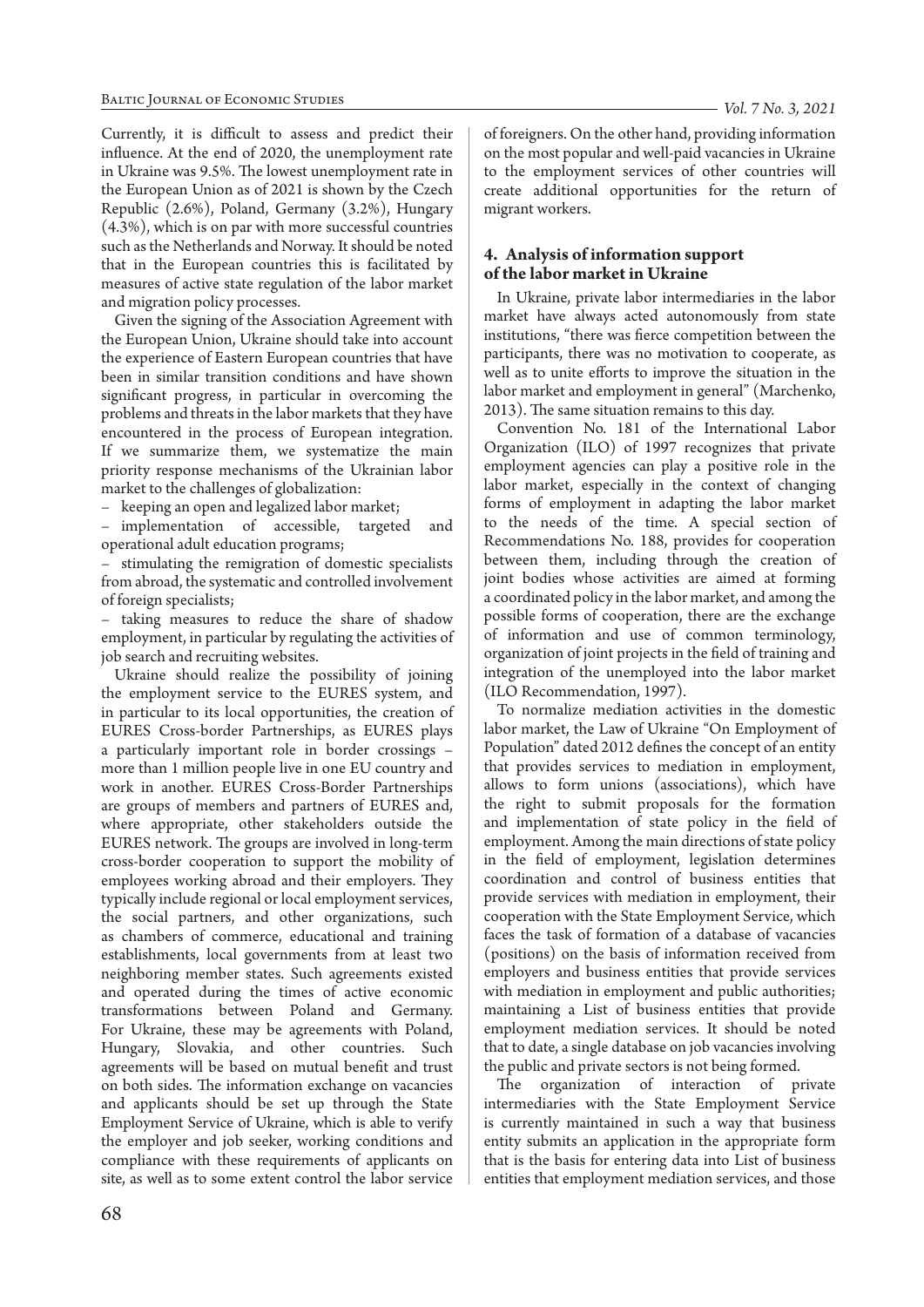#### *Vol. 7 No. 3, 2021*

that hire employees for further work in Ukraine with other employers. The List is published on the official website of the State Employment Service. In particular, the following information on the service provider is given: name; type of economic activity, in particular: activity of employment agencies, activity of temporary employment agencies or other activity on provision of labor resources; location; last name and first name of the head; phone number; the number of the permit or license is given if the subject simultaneously provides services for mediation in employment abroad. In general, such published data are uninformative for users, as the entity is not informed about the results of its activities, in particular, such as the number of employed citizens, the number of vacancies operated by the intermediary, the number of employers with whom recruitment agreements are concluded, employment efficiency rating, service user feedback, etc.

The legislation of Ukraine stipulates that all business entities that provide employment mediation services quarterly inform the State Employment Service with a report on the form No.1-ПА "Information on the number of employed citizens by business entities that provide employment mediation services" (Table 2).

In Ukraine, there are about 90 virtual Internet intermediaries in the form of job search and recruiting websites, the activities of which are currently not regulated by law, except the other employment intermediaries. They can be conditionally divided into groups: private websites and their regional or local pages, job aggregators, specialized industry resources, bulletin boards, subsites, etc. Their functionality includes the provision of services for simplified registration: automatic selection of job offers and employers resumes; filtering and sorting data by date of publication, level of wages, type of employment, etc. It is studied that on the pages of these websites there is provided no information on the entity on whose behalf employment mediation services are provided,

thus the registration of such websites is carried out without verification of registration data of the entity according to two open registers: 1) the Unified State Register of Legal Entities, Individual Entrepreneurs and Public Organizations and 2) List of business entities that provide employment mediation services and business entities that hire employees for further work in Ukraine with other employers. Data on the registered quantitative indicators on the demand for employees of the State Employment Service and the most rated job search and recruiting websites (work.ua, robota.ua, grc. ua, jobs.ua) in Ukraine are presented in Figure 1.

In 2019, the State Employment Service registered 1.2 million vacancies from employers, while on one of the job search and recruiting websites (robota.ua), employers announced 0.7 million vacancies. In particular, on such websites, the employer is not limited to the number of vacancies registered, it is possible to register the same vacancy in several sections of the same site, or on different websites of the relevant specialization. At the same time, ILO Recommendation No.188 stipulates that the competent authority must combat deceptive advertising practices and false advertising, including fake job ads. Currently in Ukraine, no public body is authorized to exercise such control. On the other hand, job search and recruiting websites do not exercise control over the prompt removal of the vacancy in the event of its staffing, which creates infoglud for users.

## **5. Problems and prospects for development of information support of the labor market in Ukraine**

Bylaws in Ukraine do not provide for the submission of private labor market intermediaries, including job search and recruiting websites, to the State Employment Service, information about the vacancies received from employers, they are not involved in the formation of

Table 2

**Number of domestic business entities that provided employment services in 2015-2020** 

| Year     |                                                                 | of which           |                                      |                    |  |  |  |  |  |
|----------|-----------------------------------------------------------------|--------------------|--------------------------------------|--------------------|--|--|--|--|--|
|          | Number of entities that provided<br>employment services, units* | provide employment | include employees hired for further  | provide employment |  |  |  |  |  |
|          |                                                                 | in Ukraine         | work in Ukraine with other employers | abroad             |  |  |  |  |  |
| А        |                                                                 |                    |                                      |                    |  |  |  |  |  |
| 2015     | 549                                                             | 169                | 90                                   | 322                |  |  |  |  |  |
| 2016     | 597                                                             | 170                | 118                                  | 359                |  |  |  |  |  |
| 2017     | 742                                                             | 214                | 155                                  | 427                |  |  |  |  |  |
| 2018     | 984                                                             | 318                | 238                                  | 511                |  |  |  |  |  |
| $2019**$ | 1 1 5 3                                                         | 287                | 464                                  | 508                |  |  |  |  |  |
| 2020     | 1 2 2 5                                                         | 325                | 544                                  | 468                |  |  |  |  |  |

\* column 1 is not the sum of columns 2, 3, 4, due to the fact that some entities provide several types of services simultaneously.

\*\* in 2019, a new form and procedure for its provision on a quarterly basis starting from the report for the third quarter was approved by the order of the Ministry of Social Policy of Ukraine No. 851 dated June 3, 2019

*Source: compiled by the author according to the State Employment Service*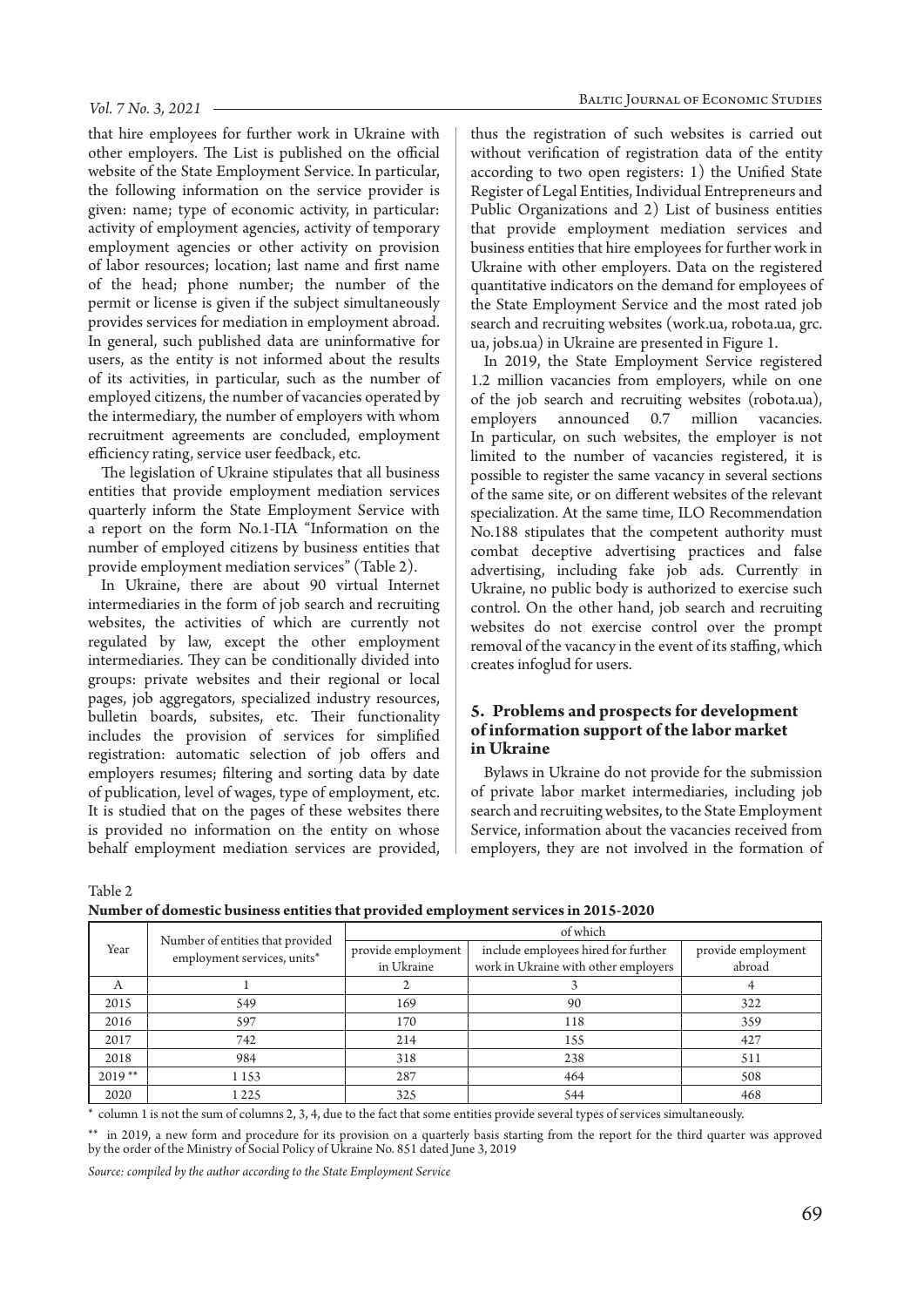

**Figure 1. Number of vacancies according to the State Employment Service and job search and recruiting websites in the period, thousand units**

*Source: Source: compiled by the author according to the data of State Employment Service and the websites mentioned*

a single information environment in the domestic labor market. At the same time, it is possible to include the data of private labor market intermediaries to the information support of the labor market only if the introduction and use of a single methodology for collecting and processing such data are based on the following elements. Information about vacancies on private websites is not always in the legal field due to the significant amount of shadow employment in the country and the intentions of employers to have informal relationships with employees. Private job search and recruiting websites are best suited for this, as the existing rules are the responsibility for the information about the vacancy by the entity that released it. The latter can directly affect the size of shadow employment and the presence of informal labor relations in the domestic labor market for a long time.

Given the limited number of job offers in the labor market in the legal sector of the economy, and in the absence of information about the full labor market, job seekers are in most cases forced to accept the informal job offers. According to the State Statistics Service of Ukraine, the number of informally employed people in Ukraine is over 3 million people (State Statistics Service of Ukraine: in 2020 – 3.2 million people, in 2019 and 2018 – 3.5 million people, in 2017 – 3.7 million people). Such data are crucial due to the fact that informally employed citizens not only work in the informal sector of the economy, but also periodically look for work, and therefore, in our opinion, such citizens find work in the labor market mainly through the private job search and recruiting websites. For example, in 2019, 1.4 million

people posted their resumes on only one of the private job search and recruiting websites.

Since a significant part of job seekers and job offers are outside the registered labor market, it increases the scale of its asymmetry, affects the exacerbation of occupational imbalances. In addition, this condition gives rise to a restriction of competition, loss of social labor, inefficient use of material and human resources, conservation of the level of development of productive forces, low mobility of labor, its outflow abroad, etc.

Despite the fact that the Law of Ukraine "On Employment of Population" provides the public and private sectors with equal rights in the formation of state employment policy and defines their obligatory interaction, in practice, this rule does not work. In particular, the State Employment Service is obliged to form a database of vacancies (positions) on the basis of information received from business entities that provide employment mediation services, however, this is not regulated by bylaws and therefore there are no ways and forms of submission by private labor market intermediaries of information about vacancies received from employers. At the same time for various reasons, private labor market intermediaries are not interested in cooperating with the State Employment Service as streamlining this component of information support for labor market regulation is complicated by largescale shadow employment in Ukraine; this situation indirectly satisfies the private sector. The ILO project survey revealed only a small number of agencies (7% of respondents) that stated their intention to cooperate with the State Employment Service, in particular by gaining access to a database of candidates,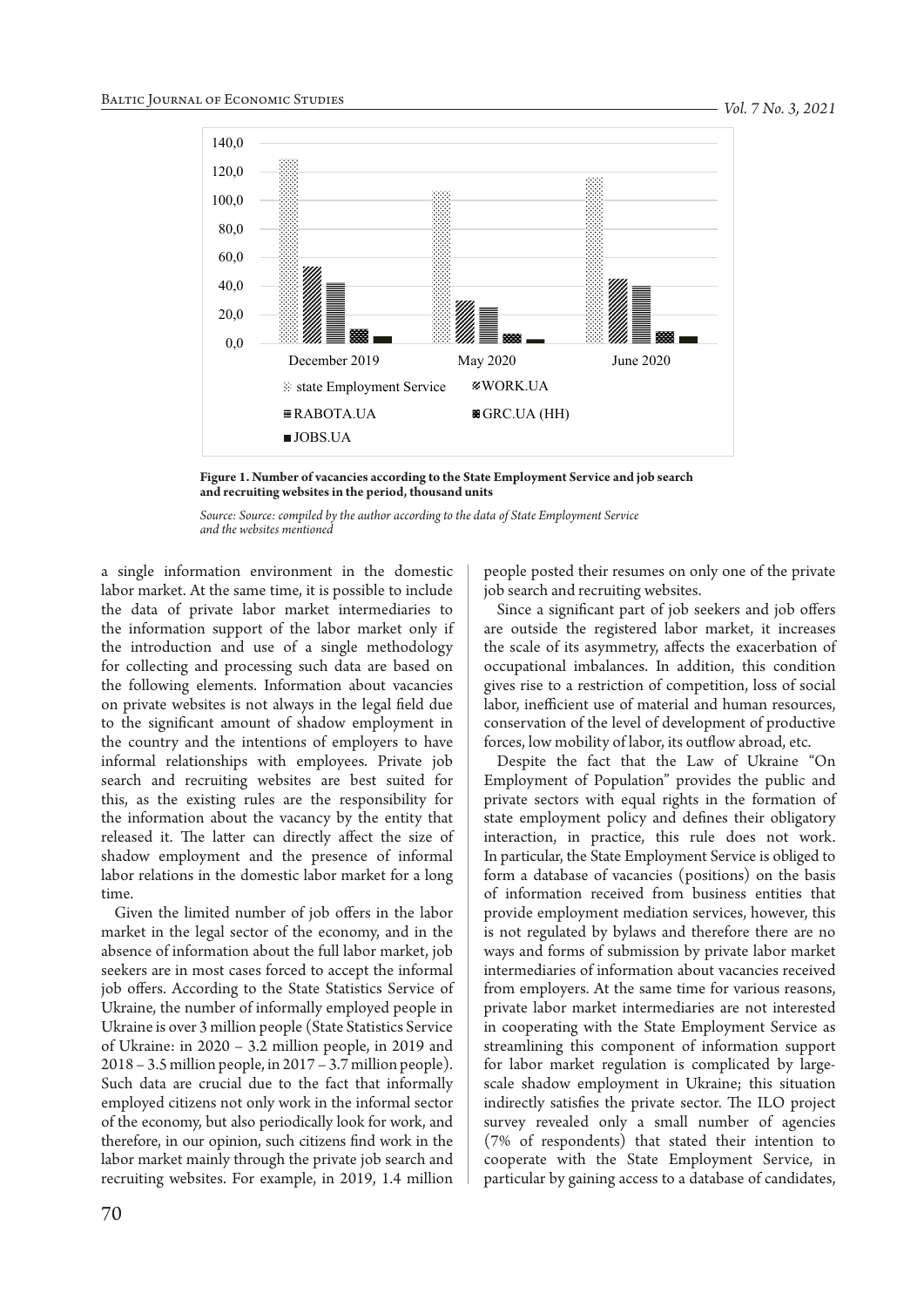conducting training with the unemployed persons, implementing staff exchange programs (Vakhitova, 2013).

Digitalization of all economic processes in Ukraine is inevitable. Currently, the Ministry of Digital Transformation of Ukraine is working on a set of issues that bring social support and social protection of citizens closer through the digitalization of social services (Sylenko, 2020). At the same time, full functioning and development of the domestic labor market are impossible without legislative changes, in particular regarding the formation of single information support of the labor market on the basis of integration of information of public and private labor market intermediaries. It is proved that the transformation of economic processes includes the improvement of legislation and the legal system, it is "the most effective source of long-term economic growth and effectiveness of socio-economic policy" (Stroiko, 2021).

#### **6. Conclusions**

European integration aspirations determine Ukraine to develop and implement programs aimed at improving information society, including ensuring free access to global networks for further use of the received information in administrative management, education, health care, employment, and the labor market. Given the successful practices of Eastern European countries, Ukraine should introduce legislative regulation of the activity of private labor market intermediaries, job search and recruiting websites, digital platforms, and establish mutually beneficial information interaction of public and private mediation in this market in Ukraine. Then, after organizational, normative, and technical streamlining the information support of the labor market, it is necessary to connect data to the EURES system, including through the creation of the EURES Cross-Border Partnerships.

The prospect for further research will be aimed at developing a model of innovation of information support of labor market regulation, which takes into account the solution of problems and consequences of the current state of the labor market of Ukraine, in particular by introducing job seekers and job offers within the registered labor market with the exercise of further control over the registration of labor relations with employees.

# **References:**

George A. Akerlof The Market for "Lemons": Quality Uncertainty and the Market Mechanism. *The Quarterly Journal of Economics,* v. 84, August 1970, p. 488–500.

Schneider Friedrich, The Shadow Economy and Work in the Shadow: What Do We (Not) Know? IZA DP, no. 6423.<br>Bonn: Institute for the Study of Labor, March 2012, p. 73. Available at: http://ftp.iza.org/dp6423.pdf (accessed 14 June 2021).

Inna Irtyshcheva, Antonina Trushliakova, Ihor Sirenko (2020). Strategic human capital management in the context of digitalization. *Baltic Journal of Economic Studies,* 6 (5), 178–183. https://doi.org/10.30525/2256-0742/2020-6- 5-178-183 (accessed 14 June 2021).

Hrishnova, O. A., & Risnyi, O. P. (2017). Intehratsiia ukrainskoho rynku pratsi z yevropeiskym: zahrozy ta perspektyvy (otsinka na prykladi krain Skhidnoi Yevropy) [Integration of the Ukrainian labor market with the European one: threats and prospects (assessment on the example of Eastern European countries)]. *Demohrafiia ta sotsialna ekonomika,* 3 (31), 162–173.

Petrova, I. L. (1996). Rynok pratsi: protses sehmentatsii. Monohrafiia [Labor market: the segmentation process. Monograph]. Kyiv.

Lutai, L. A., Mishchenko, K. S., & Tiulieniev, S. A. (2017). Upravlinska perebudova derzhavnoi sluzhby zainiatosti Ukrainy [Management restructuring of the state employment service in Ukraine]. *Zhurnal Investytsii: praktyka ta dosvid,* 2, 80–85. Available at: http://www.investplan.com.ua/pdf/2\_2017/16.pdf (accessed 14 June 2021).

Ahmed Ghada. Private employment agencies in Morocco, Working Paper No. 283, International Labour Office, Sectoral Activities Programme. 2011. Geneva, ILO.

Abdusaidov, A. (2020). Оrganizational mechanism of interaction between the state and non-state employment structures in the labour market. *Journal of Critical Reviews,* 7, 11. Available at: http://www.jcreview.com/ fulltext/197-1592887723.pdf?1603751146 (accessed 14 June 2021).

Rymar, B. A. (2015). Poserednytstvo u sferi zainiatosti naselennia [Mediation in the sphere of employment]. *Chasopys tsyvilistyky,* 18, 109–113. Available at: http://dspace.onua.edu.ua/handle/11300/8342 (accessed 14 June 2021).

Prism'emploi – Rapport économique et social 2019. Available at: http://www.prismemploi.eu/Public/Page-daccueil/Documentation/Rapport-economique-et-social (accessed 14 June 2021).

Konventsiia pro pryvatni ahentstva zainiatosti Mizhnarodnoi orhanizatsii pratsi №181 vid 19.06.1997 roku [Convention on Private Employment Agencies of the International Labor Organization No. 181 dated June 19, 1997]. Available at: https://zakon.rada.gov.ua/laws/show/993\_046#Text (accessed 14 June 2021).

Saadia Zahidi. Four ways we can fix economics in 2019. Available at: https://www.weforum.org/agenda/2019/01/ four-ways-we-can-fix-economics-in-2019/ (accessed 14 June 2021).